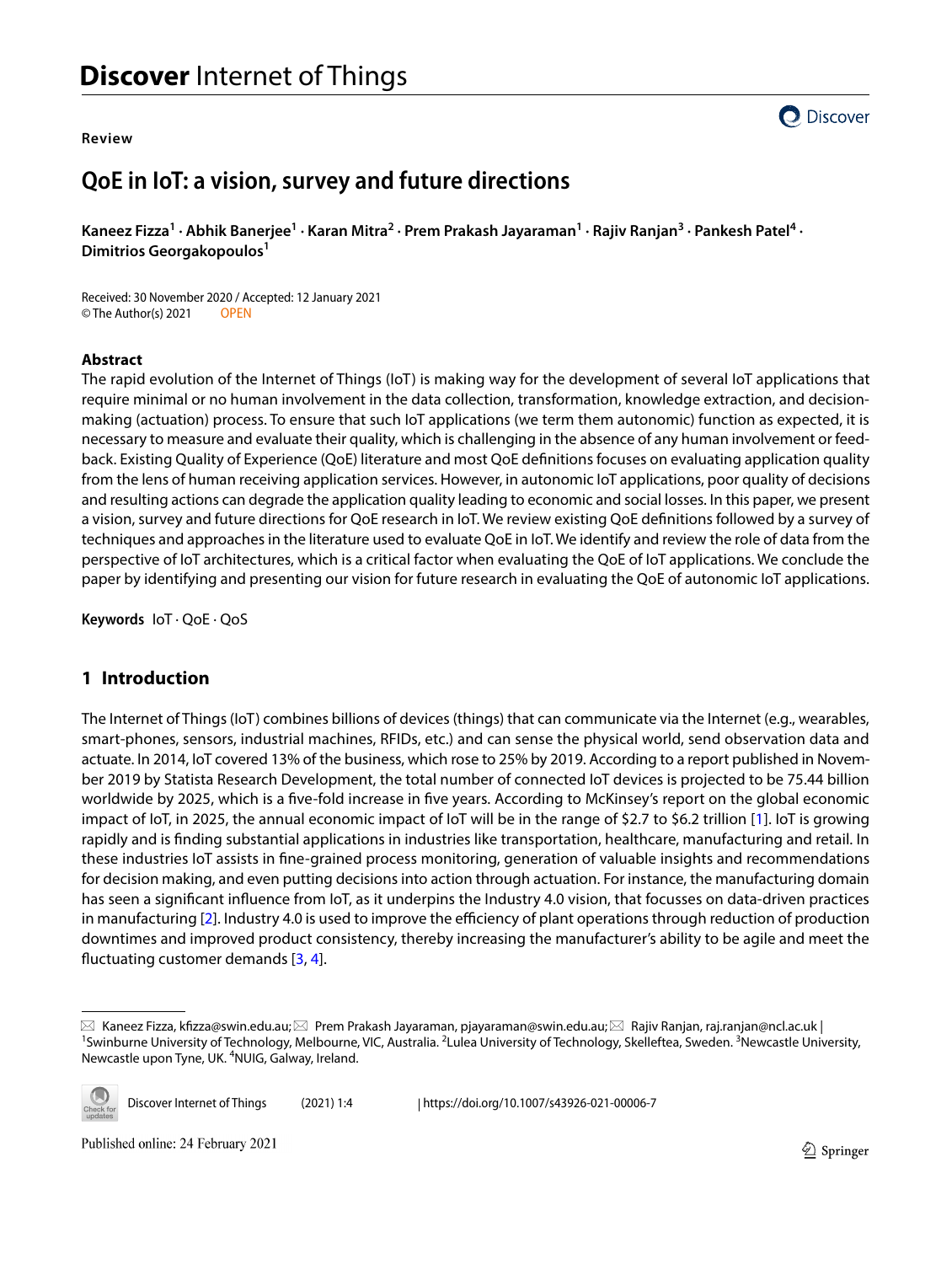Let us consider an example of Industry 4.0 use case. Food products such as jams, food pastes etc. require processing to ensure that they meet the target product quality attributes, an important component of which is the consistency [[5](#page-12-4)]. The food processing involves the use of a machine that performs boiling or evaporation to achieve the targeted paste consistency, which in itself is determined based on the key performance indicators (KPIs) of the manufacturing plant and product requirements. An IoT application [[6\]](#page-12-5) in this scenario can help achieve the target paste consistency by automatically (1) collecting data from the machine sensors and other sensors such as refractometers, (2) analysing this data to extract high level knowledge and (3) using this knowledge to provide actuation (machine settings) to the evaporator/ boiler. The QoE of such an IoT application would be based on whether it leads to achieving the targeted paste consistency. Figure [1](#page-1-0) shows the lifecycle of such an Industry 4.0 IoT application to highlight the challenges and need to measure QoE in autonomic IoT applications that involves device to device communication, analytics to extract insights/knowledge and actuation to perform an action.

When IoT applications are developed and deployed to support such an Industry 4.0 application use cases, it is often difcult for an application designer to assess the quality the application delivers (e.g., ability to meet paste consistency as specifed via KPIs and product quality specifcations) due to multiple reasons. Firstly, there is typically no human feedback available based on which the QoE of the application can be estimated in real-time, since the manufacturing KPIs are typically not measured during production. Further, since the result produced by the IoT application i.e., paste consistency, is not just from actuation (i.e., applying specifc settings to the evaporator machine), but is a result of other components of IoT, which includes the sensor data collected in real-time as well as the data analytics performed using the collected sensor data, evaluation of how individual components impact the fnal application quality is a grand challenge. The food processing use case outlined is a good example of such an autonomic IoT application that involves automated data analytics-based actuation.

As discussed in the above use case of Industry 4.0 food processing application, getting a desired consistency is not only an outcome of machine actuation but it involves other components of an IoT application such as data sensed at sensing stage. Further, the sensed data is collected and sent to distant cloud or nearby edge device for analytics. Based on the analysed information, machine settings are adjusted to obtain the desired consistency. The desired consistency is defned through KPIs. Such IoT applications involves sensing, analytics and actuation. This distributed and autonomic nature of IoT applications make it challenging to efectively measure the quality of their outcomes against the defned KPIs. It arises both due to the lifecycle of IoT applications (sensing, analytics and actuation) as well as their distributed architecture because humans cannot always be present to provide feedback at diferent stages of an IoT application lifecycle which are, sensing, analytics and actuation.

In data analytics stage, IoT application derives actionable insights from the data. Data analytics is the science of analysing raw data to extract valuable knowledge essential to decision making [\[7\]](#page-12-6). In IoT applications, IoT devices such as machines or sensors perform data analytics to extract high value information from data sensed by these IoT devices. The extracted knowledge is fundamental to drive actuations in IoT. Actuation is the ability of an IoT device to operate and make changes to the physical environment, as opposed to sensing which deals with measuring the physical environment. For example, in food processing application, machines interact with each other and collect data from machine

<span id="page-1-0"></span>**Fig. 1** Industry 4.0 application for ensuring consistency of product quality

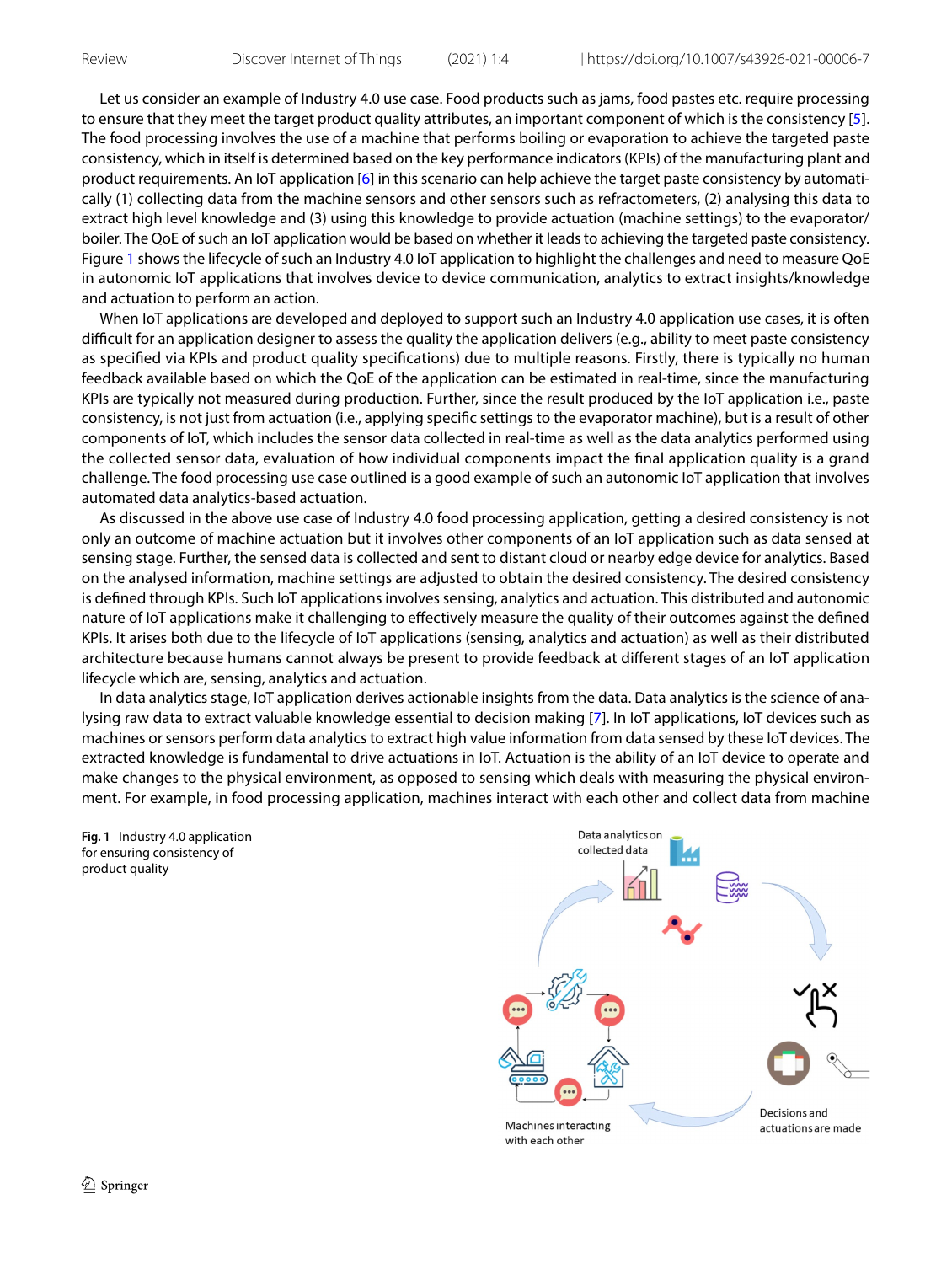sensors. This data is analysed to predict machine settings which can lead to desired consistency of the food product. Such advances in techniques for conducting predictive and prescriptive data analytics and increased availability of data via the IoT devices is shifting IoT to analytics-driven actuation i.e. IoT application are increasingly being developed to extract high value knowledge from the IoT data that allows them to take actions on behalf of humans [[8](#page-12-7)].

There are several stakeholders in an IoT ecosystem (which we describe as a system of systems). These include cloud and network providers, application developers, the end-users, as well as the IoT devices (e.g. machines in case of Industry 4.0) themselves [[9\]](#page-12-8). For example, the food processing application (discussed above) involves machine to machine interaction at sensing stage, data analytics on collected data in cloud or edge. The data collected by machine sensors is sent to distant cloud via network or a nearby edge device and fnally actuation done as automatically adjusting the machine settings to obtain a desired consistency of the food paste. Such applications are called autonomic IoT applications. Simi-larly, in [[10](#page-12-9)] authors proposed an early fire detection system to prevent fire events. The proposed fire detection system is a combination of multiple technologies such as wireless sensor networks (WSNs), unmanned aerial vehicles (UAVs), and cloud computing, as well as image processing-based data analytics. The components provide several services to each other for operations within the IoT ecosystem (a classic example of systems of system). For example, the Platform-as-a-Service (PaaS) cloud provider provides application developers application hosting services, and the network provides the network connectivity services. Furthermore, to support the increasing need for real-time processing in IoT, edge computing model aims to provide processing and storage capacity at the network edge. This enables analytics to be carried out at the edge without the need to move all the data/processing to a distant cloud datacentre [[11\]](#page-12-10). However, the introduction of edge computing introduces additional complexities due to its highly distributed nature and need to support distributed processing of IoT application. This distributed processing of IoT applications further necessitates continuous evaluation of quality of IoT applications. Till-date the notion of network-, cloud-edge and IoT-based application performance hinges upon QoS assurances that are typically guaranteed via service level agreements (SLAs) [[12\]](#page-12-11). QoS metrics such as throughput, delay, jitter, packet loss, availability and reliability are precise in defnition but are rather crude. For example in [[13](#page-12-12)], multi-mobile sinks-based QoS-aware data gathering protocol (called MQRP) for WSNs-based smart grid applications has been proposed to empower smart grids. The experimental results in the paper show that the proposed scheme leads to improved QoS performance metrics, such as packet delivery ratio, memory utilization, control message overhead, residual energy, network lifetime, and throughput. While these metrics indicate improved network performance, they do not provide an overall view of the quality of the IoT application (e.g., from data to actuation). However, in IoT applications, quality is not driven by network metrics alone but also by other metrics such as data. In surveys such as [[14](#page-12-13), [15](#page-12-14)], authors have focussed on QoE in multimedia IoT applications, which is determined based on how such applications are consumed by users. However, the outputs of an autonomic IoT application may be consumed by another IoT device (e.g. machines in case of Industry 4.0), implying the absence of any user feedback.

Existing surveys on QoE in IoT such as [[16–](#page-12-15)[18](#page-12-16)] focus on network metrics to assess QoE. Recently Minovski et al. [\[19,](#page-12-17) [20\]](#page-12-18) and Mitra et al. [\[12\]](#page-12-11) have argued for the need to understand quality in an IoT ecosystem; within an IoT ecosystem a user can be both human and/or other systems and IoT devices. Measuring QoE provided by an application is an important metric for system designers and developers as it provides them with a mechanism to quantify the outcomes provided by the application they are developing. Typically, QoE is measured using subjective tests where the users (or subjects) rank the quality of service or applications perceived by them using Likert-like scales and based on the provided ratings, some conclusions are drawn. For example, when a user watches a video via the internet, he/she may give subjective feedback of his/her experience of the application, which may be a result of multiple factors such as the video resolution and buffering. Existing literature on QoE focuses mostly on subjective human feedback of applications [[21](#page-12-19)]. However, as mentioned above, in an IoT ecosystem, there is a need to consider device to device interactions that can impact the quality of the application and hence the need for more objective measures to assess QoE [[19](#page-12-17), [22\]](#page-12-20).

The need to assess QoE objectively is enforced more strongly with the rapid increase and adoption of analytics-driven actuations in autonomic IoT applications where there is no human feedback. While existing defnitions of QoE cover the satisfaction of end-users, they may not be sufficient for IoT applications where an actuation performed by IoT device (e.g., machine) can impact another IoT device or a set of connected IoT devices (and not always a human). In summary, for applications where IoT device-to-device interaction and actuation happen without humans in the loop, existing QoE measurement methods such as subjective human feedback is not enough to measure the application quality. Furthermore, the distributed and heterogeneous nature of IoT applications implies that the quality of IoT applications is impacted by multiple factors, which make them distinct from other QoE measurement methods in the literature. This paper aims to provide a vision and identifes key challenges in evaluating quality of experience in Internet of Things applications without human involvement. Its main contributions are: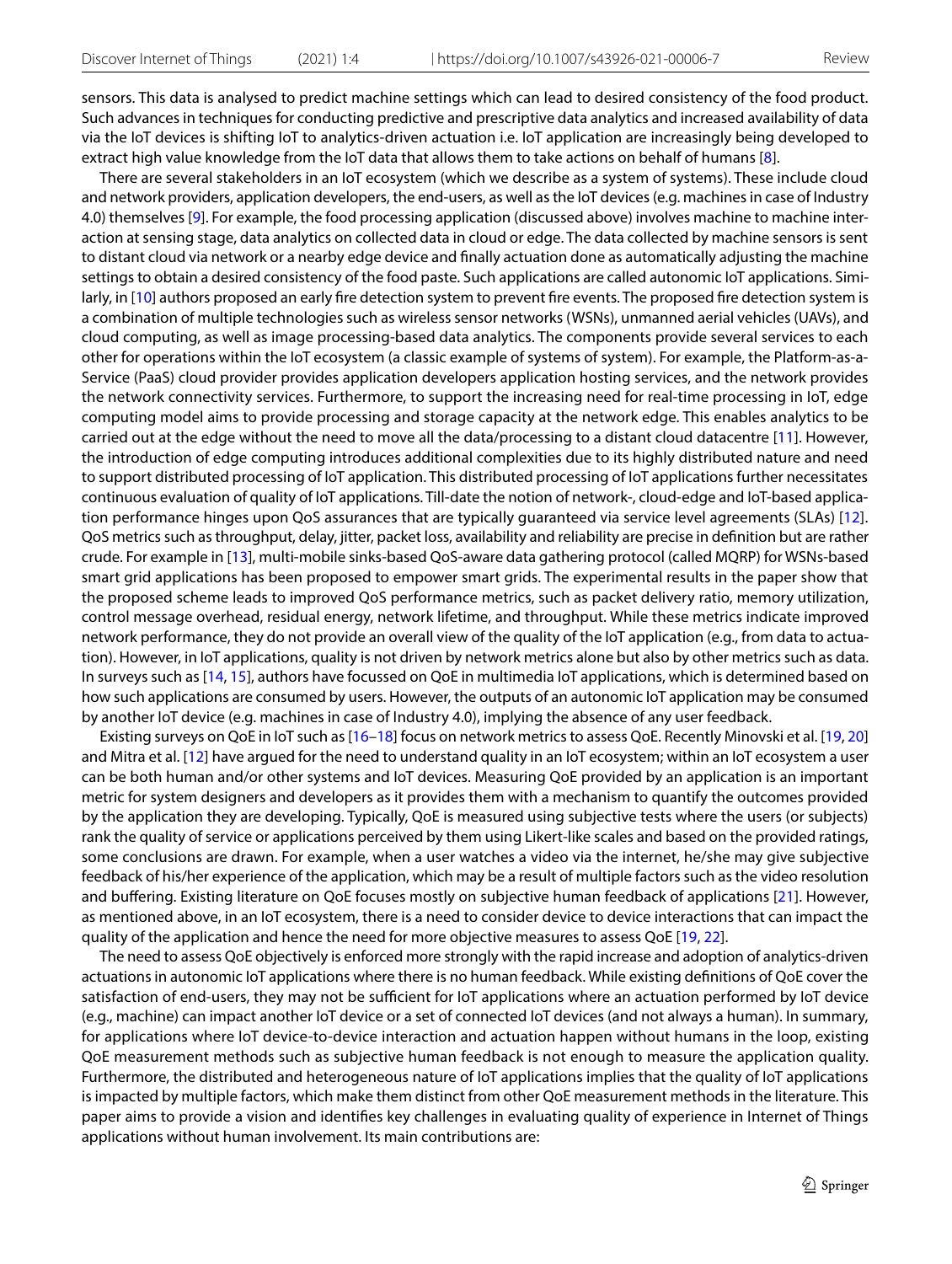- Review of existing QoE defnitions and analysis of how they apply to autonomic IoT applications.
- Review of existing literature on QoE in IoT, including the state of the art on measurement of QoE for IoT applications, QoE models in IoT and the role of data in evaluating the quality of IoT applications.
- A discussion summarising gaps in existing research on QoE in IoT, and a vision identifying future research directions.

The rest of the paper is organized as follows. Section [2](#page-3-0) presents an overview of the methodology we have employed to carry out the survey and presents existing QoE definitions from the literature. Section [3](#page-5-0) presents a review of existing literature on QoE in IoT applications. In Sect. [4](#page-8-0) we discuss the research gaps and future research directions. Finally, Sect. [5](#page-11-0) concludes the paper.

# <span id="page-3-0"></span>**2 Survey methodology and QoE defnitions**

# <span id="page-3-2"></span>**2.1 Survey methodology**

In this subsection we describe the methodology used for carrying out the survey in this paper to answer the key research questions: "*What are the current state of the art techniques and approaches in evaluating QoE of autonomic IoT applications*"*.*

In this paper we have carried out a survey of the research works published from 2007 to the present (2020), referring to QoE in IoT. To carry out the survey, the scientific databases used were Google Scholar, Springer, Science Direct, IEEE Xplore. The databases used include the largest body of scientific information and allow finding and accessing articles in highly ranked conferences and journals, as well as in other repositories of scientific texts. For searching these databases and based on the research question the following key terms were used: "Quality of experience" and "IoT", "QoE definition" and "IoT", "QoE" and "data", "QoE models". These terms are searched in Abstract/Title/Keywords, from 2007 to the present. Figure [2](#page-3-1) shows the search strategy used in this research; the criteria we have used are provided by the specific search engine of databases.

For the selecting the papers, we frst read the titles and abstracts of studies found. The selection criteria to consider classifying the article were the following: (1) Studies of QoE and IoT; (2) Studies of QoE defnition and IoT; (3) QoE and data; and (4) QoE models. We have classifed the papers by reading their abstracts as well as the full paper when necessary; all the papers repeated in more than one database are eliminated. By surveying the literature, we fnd a considerable number of studies that base their research on QoE and IoT. In total, we selected 50 papers, most of which are from past 10 years.

<span id="page-3-1"></span>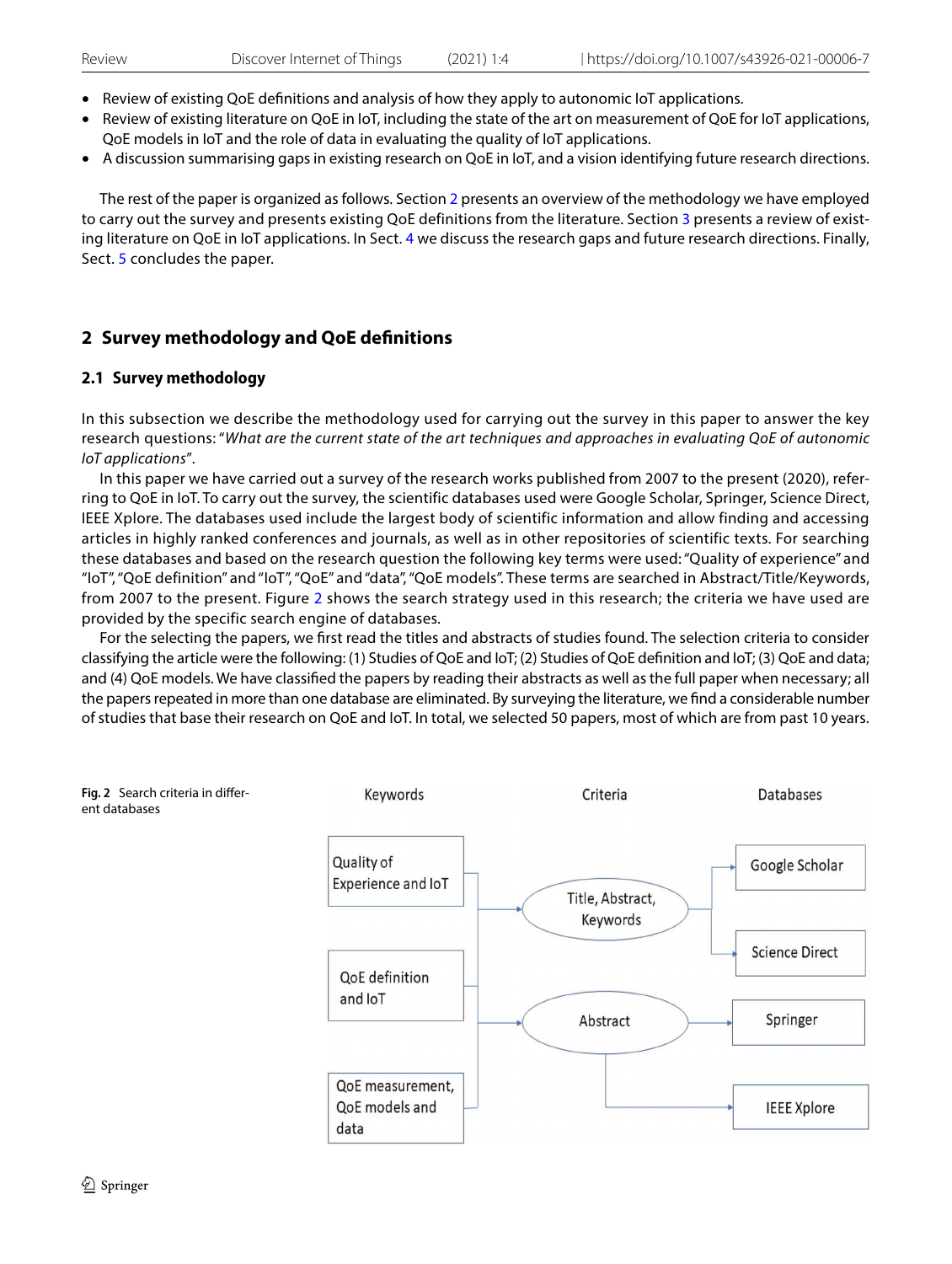## **2.2 QoE defnitions**

In this subsection, we review the QoE defnitions proposed by diferent standard organisations and research articles based on the paper we selected using the methodology presented in Sect. [2.1.](#page-3-2) We also discuss how these existing defnitions are adapted for applications which have human in the loop to provide their feedback, or the experience received from the application but lack to cover IoT applications where human is out of the loop.

Organizations like International Telecommunication Union ITU-T (ITU-T) and The European Telecommunications Standard Institute (ETSI) have defned QoE. Such QoE defnitions proposed by standard organizations are listed in Table [1](#page-4-0). Various application domains such as video conferencing, mobile applications, multimedia IoT and IoT have adopted these QoE defnitions. The defnition given by ITU-T has subjective measure of an application or a service received by the end-user. In contrast to the defnition from ITU-T, the defnition of QoE from ETSI includes a subjective and objective measurement to complete the blueprint of QoE defnition. Subjective human factors include usefulness, usability, need, availability, feelings, happiness, boredom, expectations, desires, social infuences, brand image, satisfaction, etc.

On the contrary, objective human factors such as reaction time are quantitative. Subjective evaluation is considered as the most accurate method of getting a user's opinion. However, it is a complex method that fails for real-time applications [[23](#page-12-21)].

To the best of our knowledge there is no widely generic defnition of QoE in IoT. However, all the existing defnitions of QoE focus on the understanding and measurement of the quality of an application or a service received by the endusers (humans), and typically from multimedia applications perspective. Here the QoE is evaluated based on the subjective feedback provided by humans. For example, in [[30\]](#page-12-22), authors have used the QoE defnition given by ITU-T and they describe the IoT network as an aggregate of three factors i.e. system, content, and service. Content is the information that IoT carries. However, in their work, they do not directly measure the quality of content, service, and system. But they measure these metrics through the utility and hedonicity the end-user (humans) receives. Since IoT is a network of devices connected via the Internet, the application receiver is not always essentially a human [\[19\]](#page-12-17).

Regarding IoT, the ITU-T definition for QoE is insufficient. Similarly, definitions of QoE given by the European Telecommunications Standard Institute and Qualinet White Paper cannot be mixed with IoT in its purest form because IoT application involves IoT device to device interaction and humans may not be present as end users to provide his/her feedback about the application. None of the existing QoE defnitions aim to evaluate quality of IoT application in terms of sensing, analytics and actuation. Also, these defnitions involve human feedback to evaluate the application quality and do not include machine experiences; hence., quality measurement of such IoT applications remains uncovered.

#### <span id="page-4-0"></span>**Table 1** QoE Defnitions

| Organizations/papers                                                                              | Definitions                                                                                                                                                                                                                                                                                                                                                                |
|---------------------------------------------------------------------------------------------------|----------------------------------------------------------------------------------------------------------------------------------------------------------------------------------------------------------------------------------------------------------------------------------------------------------------------------------------------------------------------------|
| International Telecommunication Union ITU-T [24]                                                  | "The overall acceptability of an application or service, as perceived subjectively by the end-<br>user."                                                                                                                                                                                                                                                                   |
| The European Telecommunications Standard Insti-<br>tute (ETSI) Technical Report (TR) 102,643 [25] | "QoE is a method for measuring performance according to users based on subjective and<br>objective psychological measurement, for the use of product or service ICT."                                                                                                                                                                                                      |
| Qualinet White Paper on definitions of QoE [26]                                                   | "Quality of Experience (QoE) is the degree of delight or annoyance of the user of an applica-<br>tion or service. It results from the fulfillment of his or her expectations with respect to the<br>utility and / or enjoyment of the application or service in the light of the user's personality<br>and current state."                                                 |
| Nokia. Quality of experience (QoE) of mobile ser-<br>vices: can it be measured and improved? [27] | "The ultimate measure of a network and the services it offers is how subscribers perceive the<br>performance. Quality of Experience (QoE) is the term used to describe this perception and<br>how usable the subscribers think the services are."                                                                                                                          |
| Mitra et. al. [12]                                                                                | "Quality of experience (QoE) is a metric that depends on the underlying QoS along with a<br>person's preferences towards a particular object or service where his/her preferences are<br>defined by his/her personal attributes related to expectations, experiences, behaviour,<br>cognitive abilities, object's attributes and the environment surrounding that person." |
| Ericsson [28]                                                                                     | "QoE could be defined as the overall acceptability of an application or service, as perceived<br>subjectively by the end-user."                                                                                                                                                                                                                                            |
| Wu et al. [29]                                                                                    | "QoE is a multi-dimensional construct of perceptions and behaviours of a user, which<br>represents his/her emotional, cognitive, and behavioural responses, both subjective and<br>objective, while using a system."                                                                                                                                                       |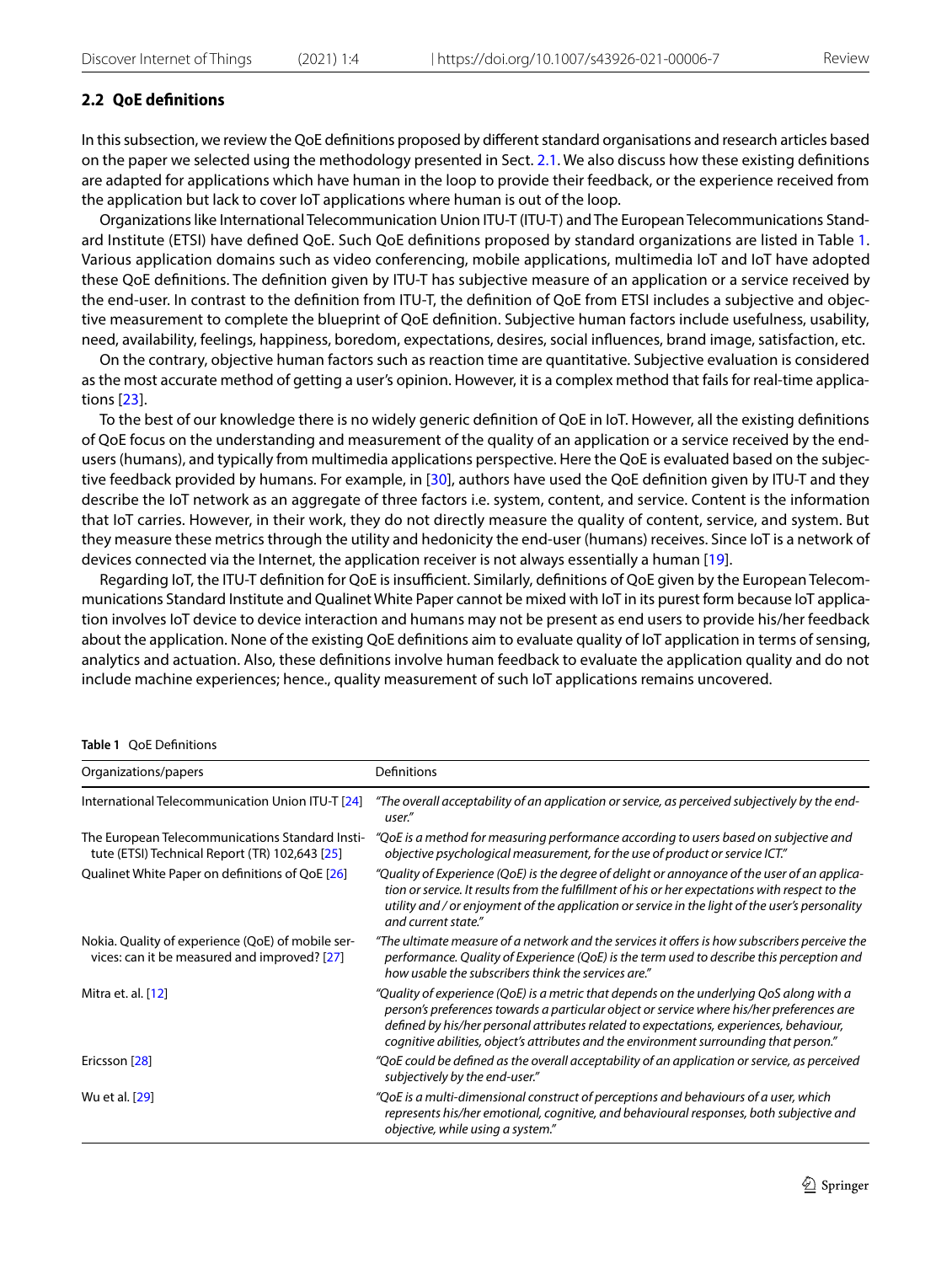In the existing literature on IoT, we found only one reference which looks to defne and evaluate the quality of IoT applications [\[19\]](#page-12-17). Here the authors coined and defined the term Quality of IoT-experience (QoIoT), which measures the performance of an IoT service from two diferent perspectives: (1) user-centric quality, termed QoE; and (2) machine focused quality, termed Quality of Machine Experience (QoME). QoE considers factors from the physical devices, network, and other application-specifc metrics and maps it to the users' subjective assessment. QoE considers only the end-user's objective and subjective experience but does not measure the overall machine performance. QoME measures machine performance objectively. Machine performance is measured in terms of decision-making, reasoning, and optimized machine operations.

# <span id="page-5-0"></span>**3 Evaluating QoE in IoT**

In this section, we present a review of existing literature on QoE in IoT. First, we survey existing methodologies and techniques for measuring QoE for IoT application. We then study the existing QoE models for IoT applications that have been proposed in the literature. Finally, we present an analysis on how role of data plays paramount signifcance in evaluating the QoE of IoT applications.

#### **3.1 QoE models for IoT**

In this section, we review existing literature in evaluating the quality of IoT applications where, the quality is evaluated subjectively or objectively. In subjective evaluation, users rate the quality of the application on a measuring scale such as the Likert scale with ratings 1 to 5 where '1' means "poor", '2' means "fair", '3' means "good", '4' means " very good", and '5' means "excellent". After the subjective ratings are gathered, their average is taken and a score is drawn, for example, the mean opinion score (MOS) [\[31–](#page-12-29)[34\]](#page-13-0). Even though using MOS is the most widely used method, its validity is recently questioned by several researchers [[35](#page-13-1)]. Objective metrics evaluate the quality of applications through mathematical/ statistical/probabilistic models.

One of the recently evolving methods for measuring the quality of multimedia content involves both subjective and objective evaluation to obtain the best of two methods [\[36](#page-13-2)]. For example, in one of such works [\[31](#page-12-29)] on QoE in multimedia IoT, authors measure QoE objectively. First, they defne multimedia IoT application as a network of interconnected objects capable of acquiring multimedia contents from the real world and/or present information in a multimedia way. They use smart surveillance as an example application where smart cameras record images and audio of a place. This multimedia information is collected by an IoT application in the form of multimedia data, which can be images, videos, and audio to provide a remote security control service. Another example used by the authors in this paper is of a restricted venue that provides entry to only authorized people. A camera records images of people who want to enter the place. The recorded images are sent to an IoT application that consists of an identifcation software that determines whether the person recorded by the camera is authorized to enter the place. If the software identifes the person, a command is sent to the door actuator to open the door, else the door remains closed, and access is denied. The quality of such multimedia IoT applications can be evaluated in terms of how accurate the actuation command is. If it is sent only for authorized people, the quality is good else if it also allows non-authorized people, the application is of poor quality.

In [[40](#page-13-3)], the authors categorized the metrics which impact application QoE into two broad categories: physical metrics and metaphysical metrics. Physical metrics include the factors that impact the application quality and are mapped to IoT architecture. Metaphysical metrics correspond to factors which impact the application quality and are mapped to application requirements. To organize the quality metrics corresponding to IoT architecture (physical metrics), functions of IoT architecture are virtually divided into four different layers and the quality metrics are defined for each layer. These layers are device, network, computing, and user interface. In the device layer, metrics related to data producing IoT devices are considered such as, GPS accuracy of sensor devices or the resolution of camera devices. The time duration for which sensor is sensing also comes under the device layer. However, the authors do not highlight how these metrics impact the quality of IoT applications. The same is true with some of the other existing literature [[30](#page-12-22), [37,](#page-13-4) [38\]](#page-13-5), as they do not assess how the application QoE relates to the individual components of IoT applications. They model the application QoE and measure the users experience through subjective evaluations. One such work is [[42\]](#page-13-6), in which authors measure the QoE of teleconsultation application called Psiconnect using an approach that is based on pentagram model. This pentagram model is based on five factors (integrality,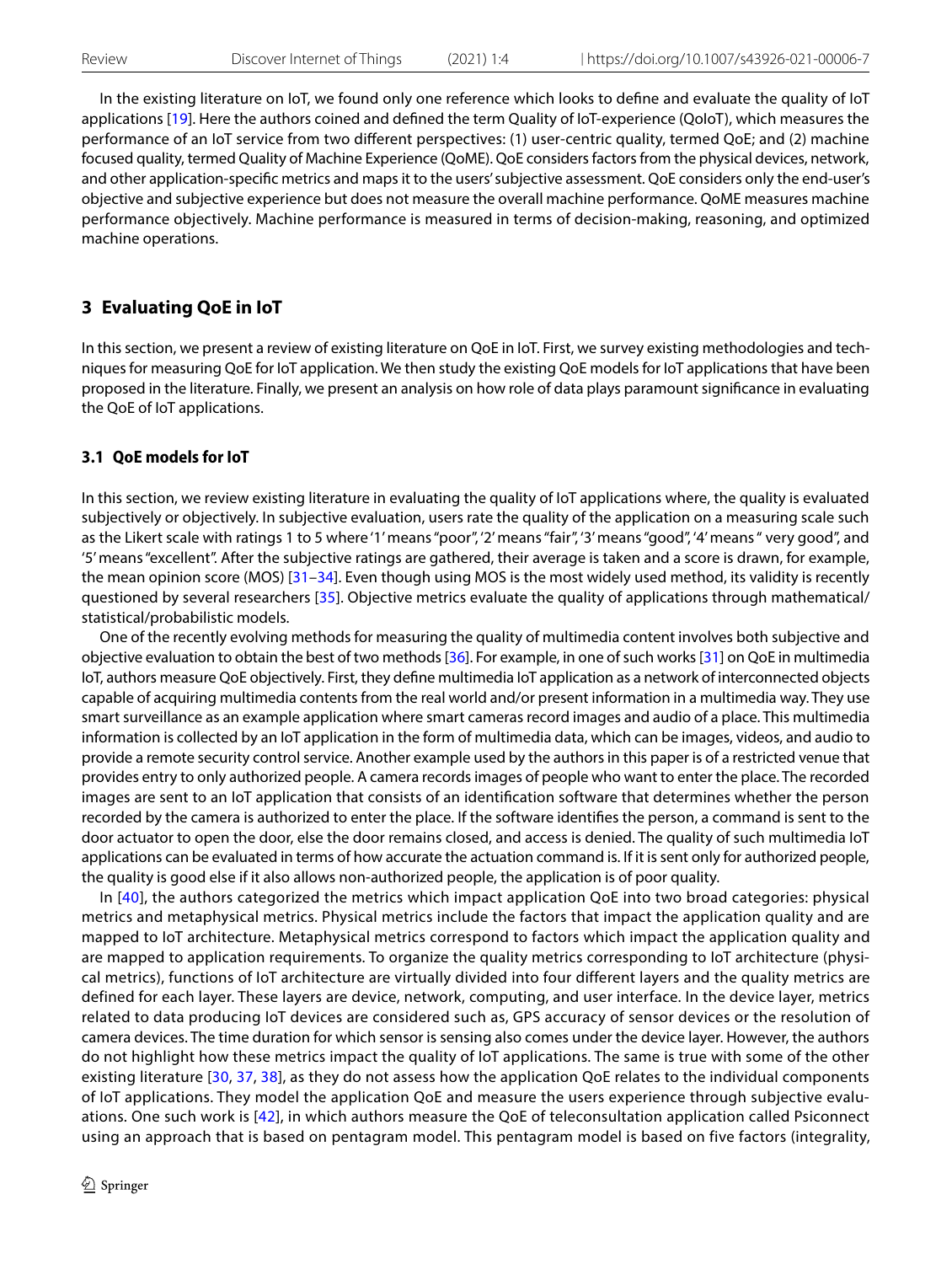retainability, availability, usability, and instantaneousness). Using this model, they compute QoE value. The results obtained from this quantitative model gives a value which infers how much the users are satisfied with the use of a teleconsultation application.

In [\[39\]](#page-13-7), the authors proposed a QoE model based on a generic QoE equation. They modeled QoE as a weighted linear combination of Quality of Data (QoD) and Quality of Information (QoI). They assume that the measured QoE value from the model lies between 0 to 5. They split the data into two equal halves. One set of data is used to build the model and the other is used to test the accuracy. They evaluated the accuracy of their model by conducting subjective tests. For each user, there are two results, one from the subjective test and other from the model. The results from the proposed model shows a strong correlation with the results obtained from subjective test through a Pearson correlation value of 0.81.

In [[43](#page-13-8)], the authors measure the QoE of a smart city application using the smart city of Jakarta as a use case. In this use case, authors frst identifed the quality requirements of a smart city. Secondly, they defned the users of this IoT application. Thirdly, they compute a mean opinion score (MOS) based on surveys performed before and after implementing the IoT application. Lastly, the diference between after implementing and before implementing the application is performed. Based on the results obtained, they have built a relevant strategy to improve the quality of the application such that the user's experience is enhanced.

In [[36](#page-13-2)] authors developed a predictive model for quality evaluation in IoT. The model is based on user experience from the IoT application. This model is solely based on data gathered from the survey performed on the users of the application. Layer based model is another approach for modelling quality of IoT applications. Realizing the fact that layered approaches are widely used in network models for their functionality, such as the TCP/IP and OSI networking models, authors extended the layered base modelling approach in the IoT domain. In [[40\]](#page-13-3), authors aim to ensure QoE through existing QoS parameters. In this direction, they develop a functional model between QoE and QoS. The model uses principal component analysis (PCA) to identify the principal components. Next, they deduce regression equation between QoE and principal components. Based on this regression equation, they obtain a functional model which connects QoE and QoS.

In [[41](#page-13-9)], authors proposed a QoE model to measure QoE of a teleconsultation app. First, they identifed fve factors which impact QoE. These factors are integrality, retainability, availability, usability and instantaneousness. These fve factors are measured using mathematical equations and the value lies between 0 and 1. Finally, QoE value is computed using the values of these five factors.

In [\[42](#page-13-6)], authors proposed a layered model for multimedia IoT applications (MIoT). The proposed model is composed of fve layers: Real-World Layer, Network Layer, Virtualization Layer, Combination layer, and Application Layer. In real-world layer, physical multimedia IoT devices collect data and send it to the virtual layer through the network layer. The network layer accounts for traditional QoS parameters such as delay, packet loss, and jitter which can measure the performance of data transfer. In virtual objects, functionalities of the real-world objects like IoT devices are virtualized through virtual objects. In the combination layer, composite virtual objects are created. It is composed of diferent virtual objects to provide determined service which cannot be provided through a single virtual object. In the application layer, QoE metrics focused are control, interactivity, and presentation. This proposed layered QoE model aimed at combining the contributions of QoE metrics from each layer to measure the overall QoE in IoT applications.

Table [2](#page-7-0) summarizes the QoE models in IoT, metrics and the dataset used for the model evaluation. The QoE models we reviewed in this section can be classifed broadly into two categories as follows:

- Methods in which the application QoE is broken down into sub metrics such as quality of data (QoD), quality of information (QoI), quality of service/network (QoS) and application QoE is measured in terms of these sub metrics.
- Methods which evaluates the application QoE without breaking it down to sub metrics and used subjective methods based on users' feedback. These models are based on architectural layers of IoT. This method has a major drawback because there is a lack of general IoT architecture in literature.

In summary, while reviewing the current literature, we identifed that QoE is generally measured based on human feedback or the experience they receive from the application (such as in multimedia IoT applications). In most cases, the QoE models (described above) computed QoE either using synthetic data or data from human feedbacks. However, for autonomic IoT applications such as the food processing Industry 4.0 application (discussed in introduction), human feedback may not be always available. Hence, for such applications, we need to identify the metrics or factors on which the application quality depends.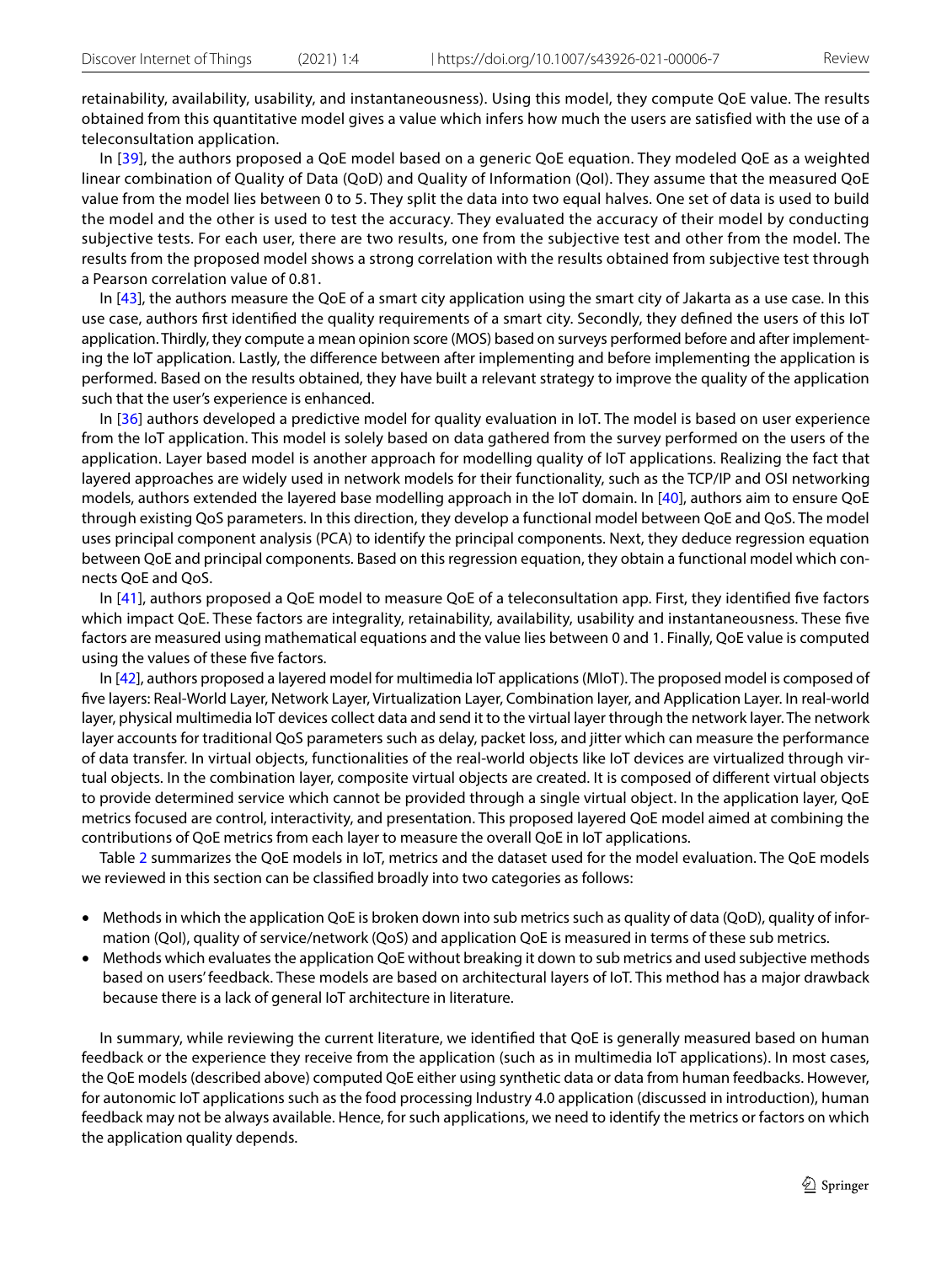|                      | Table 2 QoE models, dataset and metrics used                                                                                                                                                   |                                                                                                                       |
|----------------------|------------------------------------------------------------------------------------------------------------------------------------------------------------------------------------------------|-----------------------------------------------------------------------------------------------------------------------|
| References           | Data set used for modelling QoE                                                                                                                                                                | QoE metrics used                                                                                                      |
| Lu et al. [40]       | Test data (dummy data) to compute estimated QoE value through the proposed regression<br>model                                                                                                 | Priority, Response time, Transmission rate, stability, accuracy                                                       |
| Pal et al. [43]      | Real data is collected from 40 participants using clinical grade pedometer Yamax Digi-Walker Quality of Data, Quality of Information<br>SW-701                                                 |                                                                                                                       |
| Floris et al. [42]   | Experimental evaluations were done on real data of video sequences of the road travelled by Quality of Data, Quality of Network<br>the vehicle, and the GPS, speed and rpm data of the vehicle |                                                                                                                       |
| De et al. [41]       | is evaluated using teleconsultation app called Psicon-<br>The proposed pentagram QoE model<br>nect                                                                                             | Usability, Integrality, Availability, Instantaneousness, Retainability                                                |
| Pal et al. [39]      | Real data from 5 wearable devices are used to create the QoE model                                                                                                                             | Quality of Data, Quality of Information                                                                               |
| Shin et al. [30]     | Data from user feedback                                                                                                                                                                        | Quality of Data, Quality of Network and Quality of Sensors                                                            |
| Karaadi et al. [44]  | $\frac{1}{2}$                                                                                                                                                                                  | Quality of Device, Quality of Network, Quality of Context                                                             |
| Banerjee et al. [45] | $\frac{1}{2}$                                                                                                                                                                                  | Quality of Data                                                                                                       |
| Ikeda et al. [37]    | $\frac{1}{2}$                                                                                                                                                                                  | Quality of Device, Quality of Network, Quality of Computing, Qual-<br>ity of User Interface, Quality of Accuracy      |
|                      | Suryanegara et al. [38] Data from user feedback                                                                                                                                                | Data consistency, Convenience in service access, service integra-<br>tion, service efficiency, functional suitability |
| Floris et al. [31]   | Data from user feedback. (24 people)                                                                                                                                                           | Quality of Data, Quality of Network                                                                                   |
| Song et al. [32]     | Real world data (from audio visual living lab)                                                                                                                                                 | Quality of Network, Context, User behaviour, Physiological response                                                   |
| Hooft et al. [33]    | Real data (from 30 people)                                                                                                                                                                     | Quality of Network                                                                                                    |
|                      |                                                                                                                                                                                                |                                                                                                                       |

<span id="page-7-0"></span> $\bigcirc$  Springer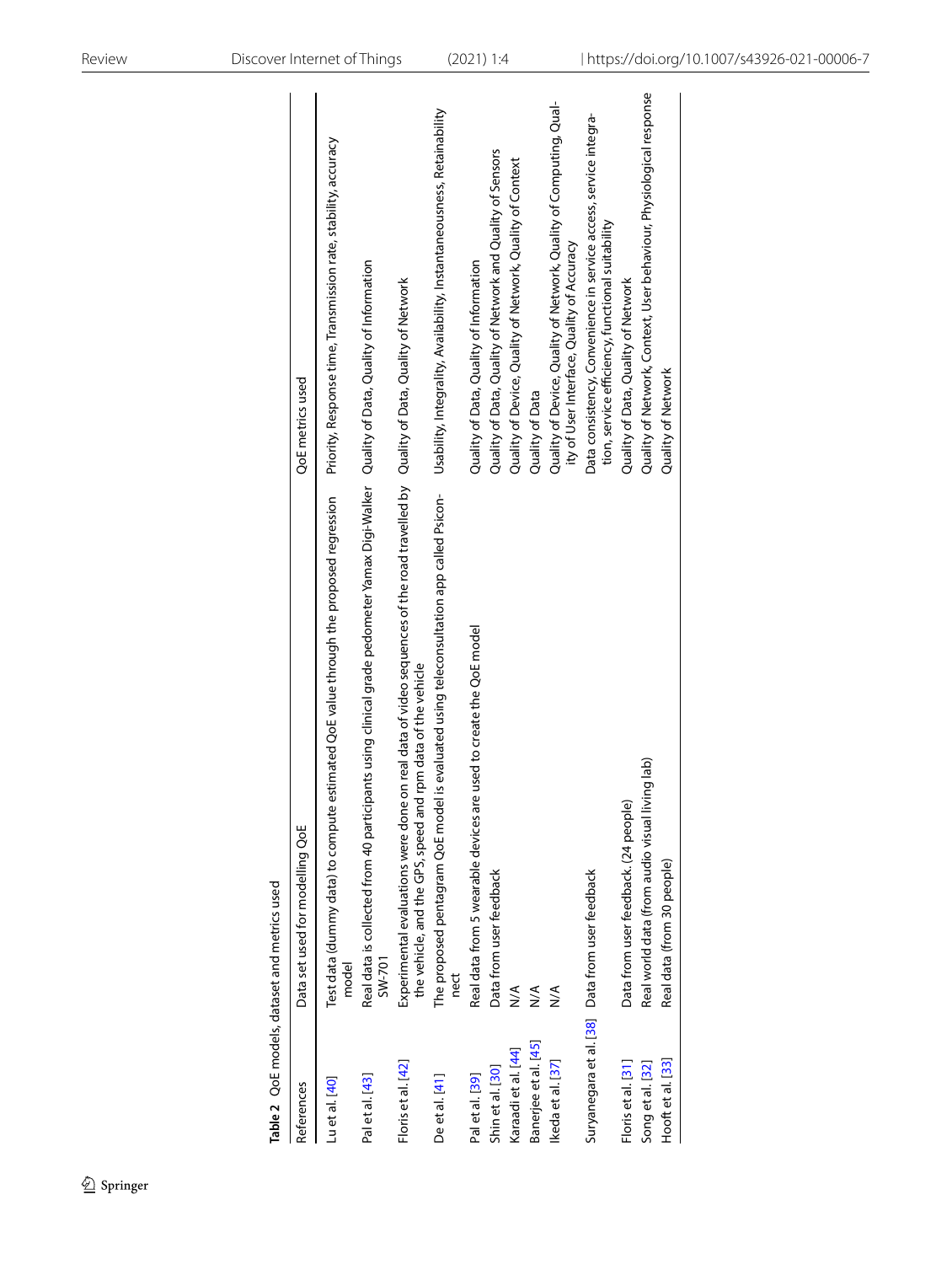#### **3.2 Role of data in QoE of IoT applications**

The existing literature in evaluating quality of IoT applications are dependent on the data which application senses, analyses and use it to actuate. This makes data an important metric which can impact the quality of the application. Given this, we surveyed existing literature to identify the factors on which the quality of data depends.

The authors in [\[45\]](#page-13-11) identifed that quality of data is crucial not only at device or network level but also at application level. The paper identifes challenges and propose solutions of impact of data on diferent Open Systems Interconnection (OSI) network model. They have used IoT- enabled digital health applications to measure the data quality. However, their approach involves human feedback to evaluate the application quality.

In [[46](#page-13-12)], authors study the data from smart city application to evaluate performance of data driven QoS/QoE framework. Similarly, in [\[43\]](#page-13-8) authors used the concepts of quality of data (QoD) and quality of information (QoI) to map a relationship between human experience and quality perception. For their work, they used a smart wearable application in which QoD is concerned with the accuracy and precision of the data collected by the smart-wearables while QoI relates to the useful information that is obtained from the unanalysed data collected through the application of each smart wearable installed on a smartphone.

In [\[47\]](#page-13-13), authors identified that a poor quality data likely leads to unsound decisions and actions in IoT. The paper aims at improving data quality by identifying data properties, data lifecycle in IoT and the factors which can impact data quality in IoT. They also identify data outlier as one of the factors, which have an adverse impact on the data quality. Likewise, in [[48\]](#page-13-14) authors draw a mapping between data quality and network metrics to analyse the impact of data quality on network. Minovski et al. in [\[19\]](#page-12-17) evaluated the quality of autonomous vehicles based on metrics such as quality of data, network and context. They identifed the importance of accurate sensor data for collision free working of autonomous vehicles. The authors in [\[37\]](#page-13-4) identifed the role of data on application quality at various stages from data collection, data transfer, data analysis to user interface. In contrast, the authors in [\[49\]](#page-13-15) conducted an in depth analysis of impact of quality of data and information in IoT. In [\[30\]](#page-12-22), authors evaluate the quality of experience in IoT based on quality of network which in turn is driven by the generated IoT data.

In summary, an analysis of the existing literature on QoE in IoT leads to a conclusion that data plays a crucial role in quality of IoT applications. From our perspective, data quality can be characterized by the metrics: accuracy, completeness, usefulness and timeliness. *Accuracy* refers to the precision of the collected data. *Data completeness* is the ratio of the amount of data collected to the total amount of data required. *Usefulness* refers to how useful is the sensed data for the application. *Timeliness* is, how valid is the collected data for decision making. Table [3](#page-9-0) lists such existing papers which has characterized IoT data based on the metrics such as accuracy, completeness, usefulness and timeliness.

## <span id="page-8-0"></span>**4 Research gaps and future research directions**

QoE in IoT showed is a well explored area. However, QoE evaluation in existing literature for IoT application is either subjective or objective. Subjective feedback involves human in the loop who provide their feedback based on which application quality is evaluated while objective feedback has no human in the loop. The plethora of the paper we have surveyed (53 papers) have considered human involvement in QoE evaluation for IoT as shown in Fig. [3](#page-10-0). X-axis of the bar graph is labelled with the percentage value and Y-axis is labelled with the type of feedback involved in QoE evaluation. We found that 77.77% of the work in the literature (blue bar) involves human with their subjective evaluation for QoE in IoT. Subjective evaluation means that human provide their qualitative feedback in terms of metrics such as Mean Opinion Score (MOS), grading scale, etc. while 22.22% of the work (grey) involves no human feedback for evaluation.

Based on the above gaps identifed in the literature, we present our vision and future research challenges that needs to be solved for evaluating QoE of autonomic IoT applications.

#### **4.1 QoE defnition specifc to autonomic IoT**

QoE in IoT needs to be redefned to comprehensively incorporate the characteristics of IoT applications. Key to our vision of a defnition of QoE in IoT is the fact that application quality need not always be measured based on user feedback, even though Key Performance Indicators (KPIs) may be derived based on end user or business requirements. For example,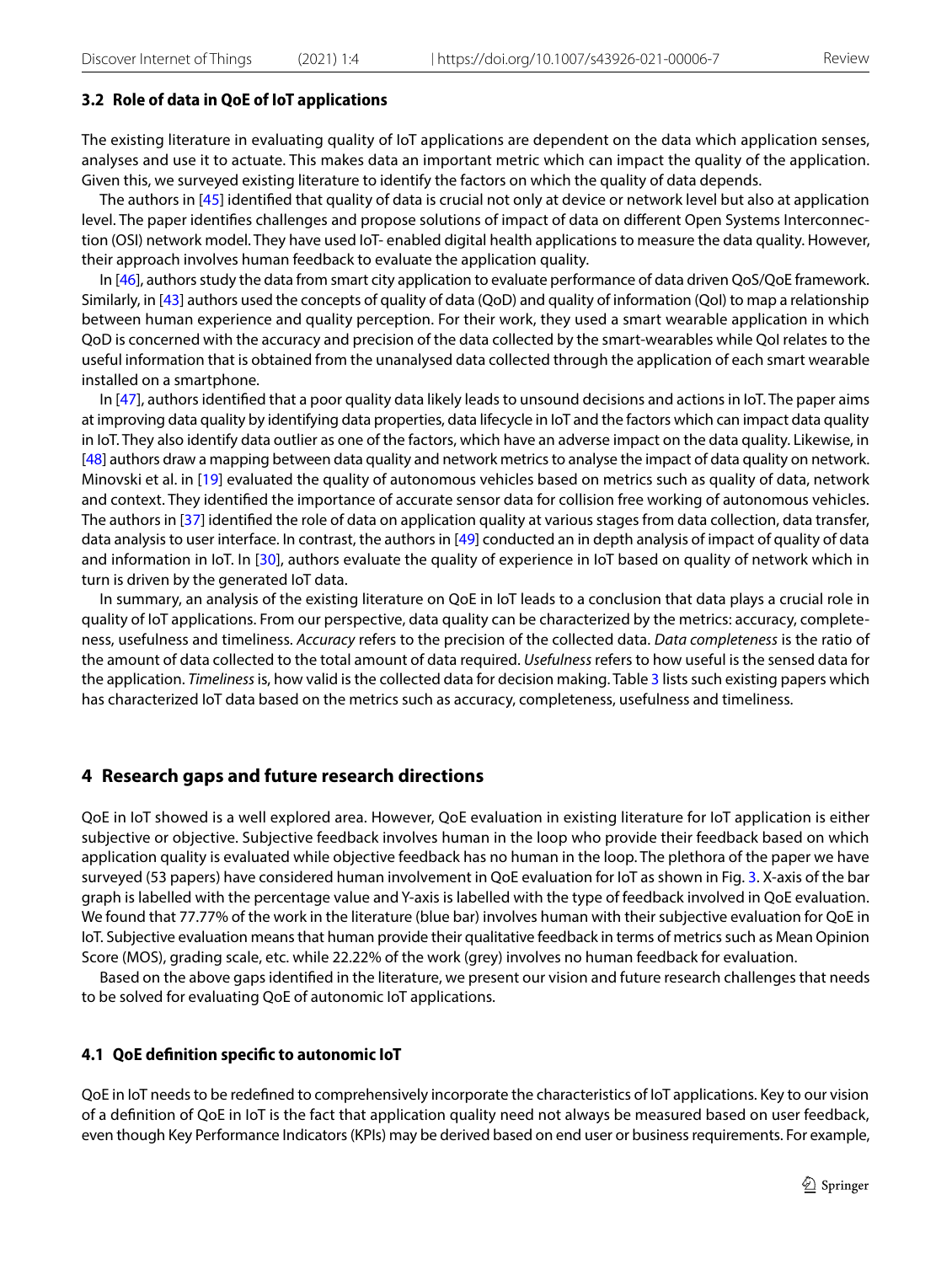<span id="page-9-0"></span>

| Table 3 Characterizing loT data                                                                                                                                            |               |                                             |               |     |
|----------------------------------------------------------------------------------------------------------------------------------------------------------------------------|---------------|---------------------------------------------|---------------|-----|
| Research paper                                                                                                                                                             |               | Accuracy Completeness Usefulness Timeliness |               |     |
| IoT Quality control and application needs [45]                                                                                                                             | š             | $\frac{1}{2}$                               | yes           | Yes |
| Data driven QoS and QoE Management in smart cities: A tutorial study [46]                                                                                                  | yes           | $\frac{1}{2}$                               | yes           | ş   |
| A Quantitative Approach for evaluating the quality of experience of smart wearables from the quality of data and quality of informa-<br>tion: An end user perspective [43] | Yes           | yes                                         | $\frac{1}{2}$ | yes |
| Data Quality in Internet of Things: A State-of-the-Art Survey [47]                                                                                                         | Yes           | yes                                         | å             | Yes |
| Data Quality Assessment of Accuracy and Quality Control Strategy for Sensor Networks [48]                                                                                  | Yes           | ş                                           | $\frac{1}{2}$ | yes |
| Monitoring the Energy Consumed by Network Infrastructure to Detect and Isolate Faults in Communication Architecture [9]                                                    | $\frac{1}{2}$ | ş                                           | $\frac{1}{2}$ | Yes |
| Modelling Quality of Experience in Autonomous Vehicles [19]                                                                                                                | Yes           | ş                                           | å             | ş   |
| A framework of scalable QoE Modelling for application explosion in the Internet of Things [37]                                                                             | Yes           | ş                                           | ş             | Yes |
| Towards the Evaluation of Quality of Experience of Internet of Things Applications [14]                                                                                    | Yes           | Yes                                         | Yes           | Yes |
| A Dynamic Estimation of Service Level based on fuzzy Logic for Robustness in the Internet of Things [49]                                                                   | Yes           | $\frac{1}{2}$                               | $\frac{1}{2}$ | Yes |
| The Future Internet of Things: Secure, Efficient and Model-Based [50]                                                                                                      | Yes           | ş                                           | $\frac{1}{2}$ | Yes |
| Conceptualizing and measuring quality of experience of the internet of things: Exploring how quality is perceived by users [30]                                            | ş             | $\frac{1}{2}$                               | Yes           | Yes |
| An internet of things QoE evaluation method based on multiple linear regression analysis [40]                                                                              | Yes           | ş                                           | ş             | ş   |
| service providers [36]<br>Challenges of future multimedia QoE monitoring for internet                                                                                      | Yes           | å                                           | ş             | å   |
|                                                                                                                                                                            |               |                                             |               |     |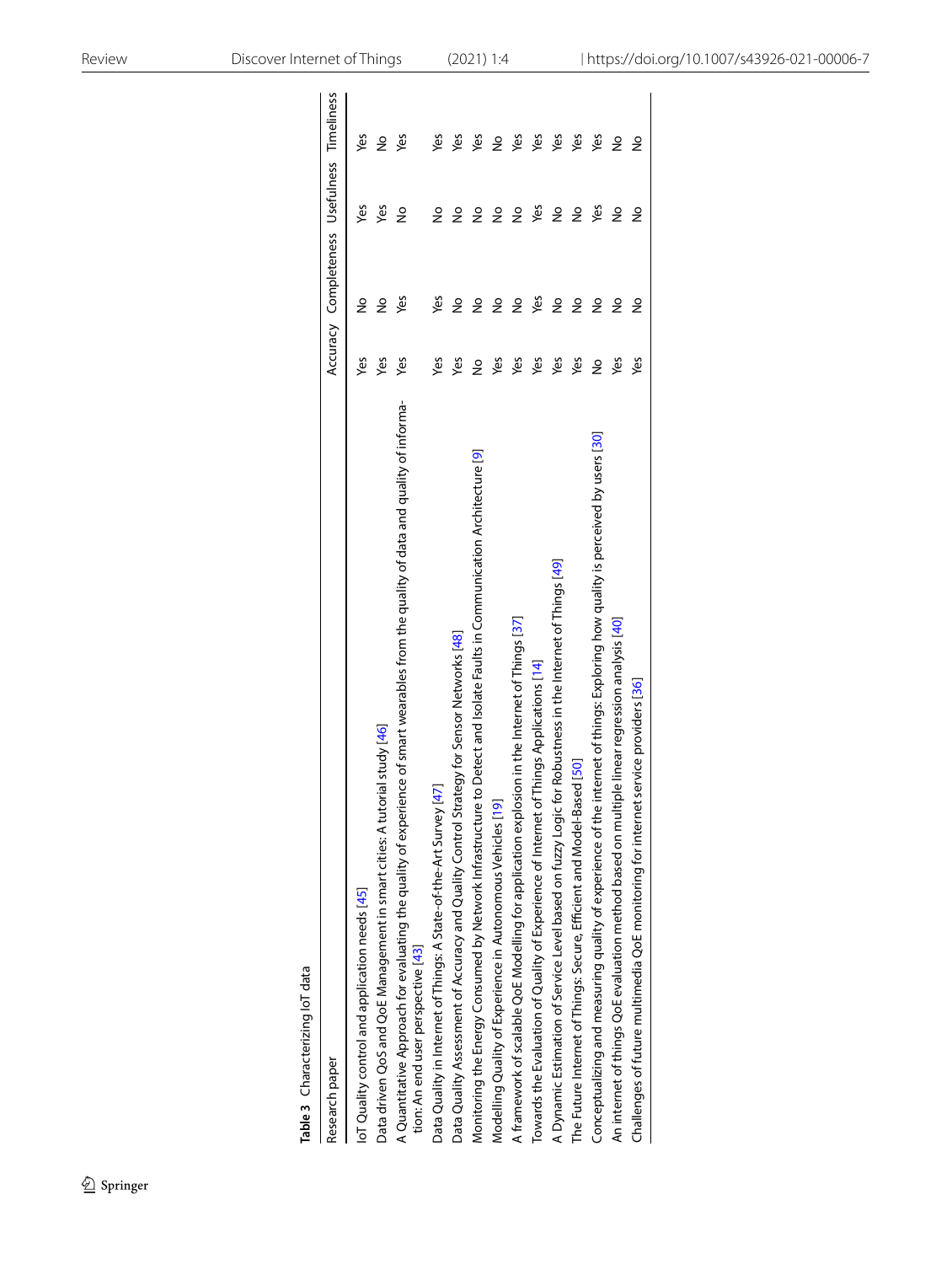<span id="page-10-0"></span>

consider a smart parking application for an autonomous car which is an IoT device receives parking recommendation [[51\]](#page-13-17). This is because IoT applications may operate automatically without human intervention and even produce outcomes that are consumed later. Further, a comprehensive defnition of QoE in IoT also needs to account for the fact that IoT applications are often systems of systems, in which multiple autonomous IoT applications interact with each other. This implies that the outcomes of an IoT application may be consumed by another device or even another IoT application. To the best of our knowledge, Minovski et al. [[11](#page-12-10)] provided the frst comprehensive defnition of QoE from IoT perspective. It would be interesting for industry and academia to see the development of additional defnitions, especially from standardization bodies such as ITU and ETSI.

# **4.2 Factors impacting QoE of IoT applications**

A primary purpose of QoE is to enable an application designer to evaluate the performance of the application and how individual application components contribute to the performance. From this perspective, we envision research on QoE in IoT to determine how various factors contribute to the QoE of the IoT application. IoT applications are distinct from other applications in the fact that not only are they inherently distributed, but the distribution is result of both computation requirements and the distinct roles of application components that contribute diferently to the application outcome. Thus, it is necessary to determine how quality factors such as data, network, analytics, etc. impact diferent stages of an IoT application lifecycle i.e. sensing, networking, data analytics and actuation impact the application quality.

# **4.3 Measuring QoE for fog/edge enabled IoT applications**

In addition to the factors mentioned above, the distributed architecture of an IoT application also signifcantly impacts its performance [\[52\]](#page-13-18). The distribution of application processing across edge and cloud, as well as the networking among them, impacts the responsiveness of the IoT application. IoT applications' distributed processing on the network edge and the centralized cloud is suitable, especially for latency sensitive IoT applications. Fog/edge enabled applications may work in real-time. Thus, frst, we cannot use the subjective tests in such cases, and objective metrics are necessitated. As discussed till now, the notion of QoE in IoT is relatively new; therefore, new objective metrics need development to be used in IoT contexts. Second, novel methods for real-time QoE estimation will be required using either active or passive probing methods. For instance, in the case of active probing, additional data requests are generated to mimic realistic IoT traffic workload. This workload characterization can be used to build QoE estimation models. In the context of passive probing, the traffic generated either at the application layer or the network layer can be observed by the entities in the IoT ecosystem to estimate the QoE indirectly. For example, authors in [\[48\]](#page-13-14) used artifcial learning-based models to estimate QoE in IoT, albeit for video traffic.

## **4.4 Practical QoE models with no human involvement**

Finally, our vision includes the development of a generic model of QoE in IoT which not only incorporates the various factors impacting the application performance but provides a way to map the impact of individual factors with the fnal application quality. Such a model enables the estimation of IoT applications quality based on the performance of individual factors such as sensor reliability impacting the application quality [[53\]](#page-13-19). In Sect. [1](#page-0-0), we have used an example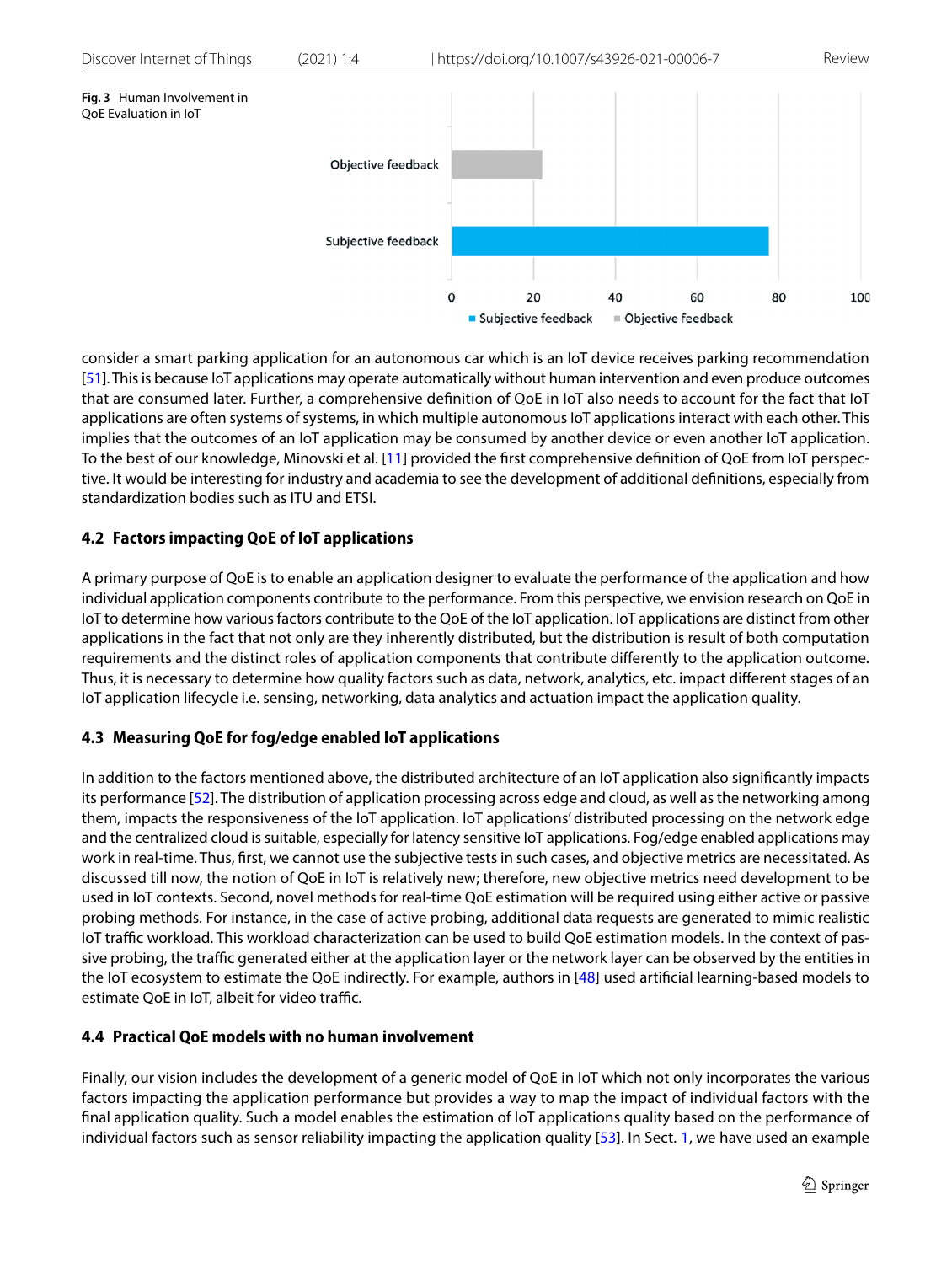of Industry 4.0 to exemplify the requirements of QoE models, which can measure QoE without any human involvement. Currently, QoE models are based on human feedback or experience. There are metrics that directly impact application quality. Suppose the designer of the application can identify the factors and evaluate their impact on the application quality. In that case, such QoE models can be used for applications where a human is not present to provide his subjective feedback. Since IoT applications involve a set of connected devices, a practical and objective QoE model is required to assess the quality of the application based on the data sensed, analysed and decisions taken by these devices.

# **4.5 Implication of security mechanisms on QoE of autonomic IoT application**

Autonomic IoT applications are distributed over multiple networks owing to the distributed nature of IoT. The sensing component of the application in sensing stage of the lifecycle can be on one network while the data analysis component can be on some other network during analytics stage. This necessitates data transfer between diferent networks rendering threat to the security aspects of the applications [\[52](#page-13-18)]. To deal with security mechanisms, quality of application is compromise. For example, in food paste processing application, the IoT network is outside the corporate machine network. Hence, there are security issues that render delays in sensed data from machine being delivered for analysis.

# <span id="page-11-0"></span>**5 Conclusion**

A thorough understanding is required about how current QoE evaluation techniques lack to model and measure QoE of autonomic IoT applications where human feedback is not always available. This paper presents a vision for understanding QoE in IoT where the IoT application is comprised of system of systems, each interacting with one another to exchange data, extract knowledge and perform actuations with limited or no human involvement. This vision of understanding QoE not only ensures quality for autonomic IoT applications but also looks at QoE in IoT from the perspective of the designer of an IoT application. While the literature has covered and provided a signifcant understanding of QoE via collection of subjective feedback obtained from humans, evaluating QoE from the notion of IoT systems (devices, machines etc.) as users is limited. We reviewed the existing literature including QoE defnitions, all of which are focused on human as users and QoE evaluation is based on their feedback. We conducted an in-depth analysis of QoE models, metrics used to measure QoE in IoT and identifed that data plays a crucial role in quality of IoT applications. We identify that there is still a gap in QoE evaluation for IoT applications and researchers can contribute to the area of QoE evaluation-based on objective feedback. Finally, we provided future research directions that focus on the need to identify quality metrics at diferent stages of the IoT application lifecycle which can impact quality of IoT applications. There is a need to develop QoE models based on objective feedback for quality evaluation of autonomic IoT applications.

**Acknowledgements** J. Liang (Overall PI), R. Ranjan (Newcastle PI), O. Rana, L. Cipcigan, .., Sustainable urban power supply through intelligent control and enhanced restoration of AC/DC networks, EPSRC-NSFC Call in Sustainable Power Suppl, 2019-2022, EP/T021985/1, Combined Value across UK and Chinese Consortium – £1,100,000+ GBP – FEC. R. Ranjan (Principal Investigator),…, Z Wen (Co-I), Osmotic MindSphere: Multi-Resolution Air Quality Modelling across Cloud and Edge, Pitch-In: Connecting capabilities for the Internet of Things, Research England (P35792/BH192113), 2019-2021, £254,648.14 GBP – Full Economic Cost.

**Author' contributions** KF, AB, PPJ: Conceptualization; methodology; resources; writing-original draft, review, and editing the paper. KM, PP: Conceptualization; methodology; resources; writing-original draft and editing the paper. RR: Conceptualization; methodology and over all vision for the paper. DG: Conceptualization; methodology and over all vision for the paper. All authors read and approved the fnal manuscript.

**Competing interests** The authors declare that they have no competing interests.

**Open Access** This article is licensed under a Creative Commons Attribution 4.0 International License, which permits use, sharing, adaptation, distribution and reproduction in any medium or format, as long as you give appropriate credit to the original author(s) and the source, provide a link to the Creative Commons licence, and indicate if changes were made. The images or other third party material in this article are included in the article's Creative Commons licence, unless indicated otherwise in a credit line to the material. If material is not included in the article's Creative Commons licence and your intended use is not permitted by statutory regulation or exceeds the permitted use, you will need to obtain permission directly from the copyright holder. To view a copy of this licence, visit<http://creativecommons.org/licenses/by/4.0/>.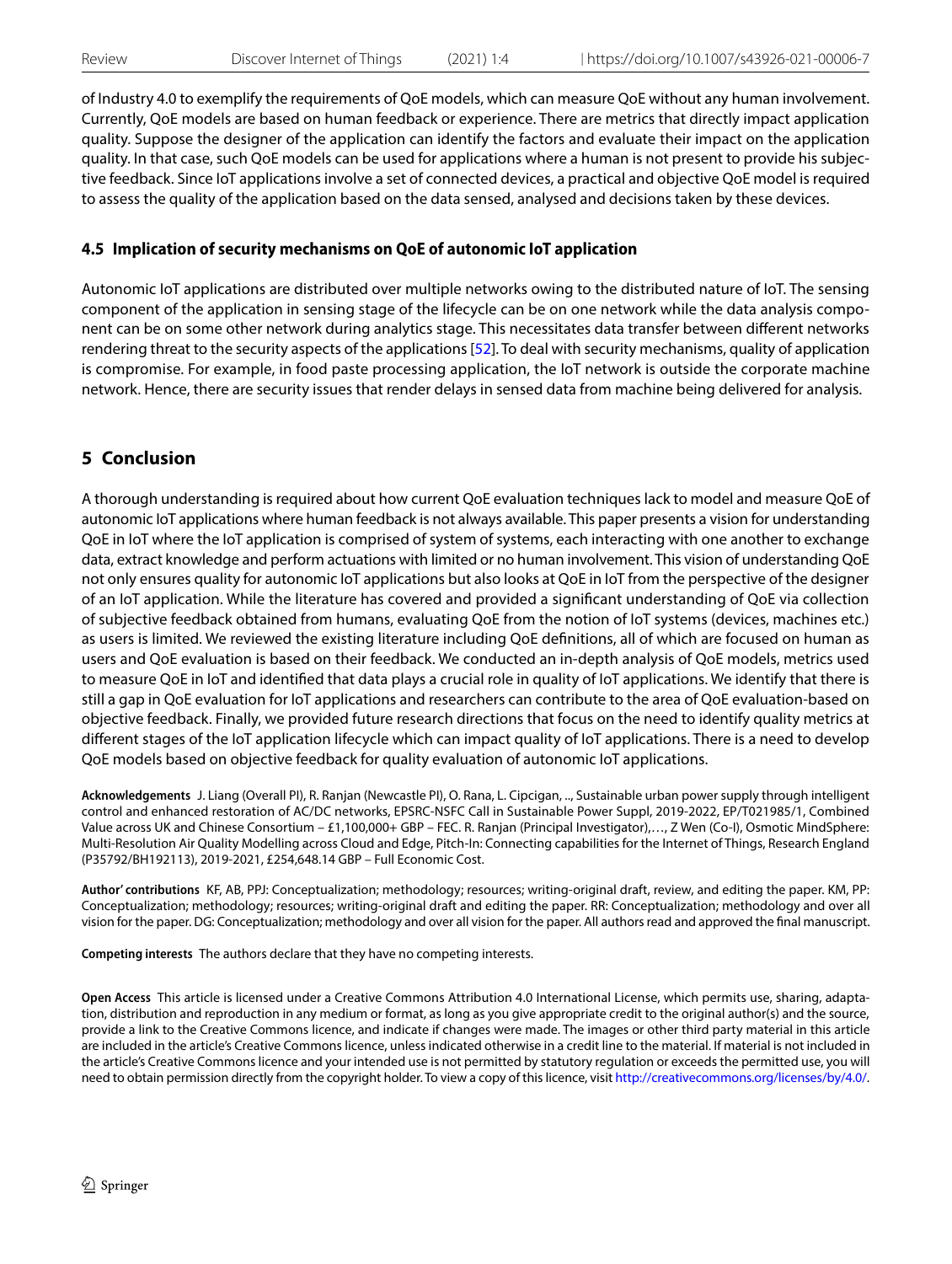# **References**

- <span id="page-12-0"></span>1. Manyika J, Chui M, Bughin J, Dobbs R, Bisson P, Marrs A. Disruptive technologies: advances that will transform life, business, and the global economy. San Francisco: McKinsey Global Institute; 2013.
- <span id="page-12-1"></span>2. Georgakopoulos D, Jayaraman PP, Fazia M, Villari M, Ranjan R. Internet of Things and edge cloud computing roadmap for manufacturing. IEEE Cloud Comput. 2016;3(4):66–73.
- <span id="page-12-2"></span>3. Jayaraman PP, Yavari A, Georgakopoulos D, Morshed A, Zaslavsky A. Internet of things platform for smart farming: experiences and lessons learnt. Sensors. 2016;16(11):1884.
- <span id="page-12-3"></span>4. Forkan ARM, Montori F, Georgakopoulos D, Jayaraman PP, Yavari A, Morshed A. An industrial IoT solution for evaluating workers' performance via activity recognition; 2019. p. 1393–403.
- <span id="page-12-4"></span>5. Zhang L, Schultz MA, Cash R, Barrett DM, McCarthy MJ. Determination of quality parameters of tomato paste using guided microwave spectroscopy. Food Control. 2014;40:214–23. <https://doi.org/10.1016/j.foodcont.2013.12.008>.
- <span id="page-12-5"></span>6. Lachance EA. How industry 4.0 technologies have transformed industrial growth and production in the food industry; 2020. [https://blog.](https://blog.worximity.com/en/industry-4_0/how-industry-4.0-technologies-have-transformed-industrial-growth-and-production-in-the-food-industry) [worximity.com/en/industry-4\\_0/how-industry-4.0-technologies-have-transformed-industrial-growth-and-production-in-the-food-indus](https://blog.worximity.com/en/industry-4_0/how-industry-4.0-technologies-have-transformed-industrial-growth-and-production-in-the-food-industry) [try.](https://blog.worximity.com/en/industry-4_0/how-industry-4.0-technologies-have-transformed-industrial-growth-and-production-in-the-food-industry) Accessed 17 Sept 2020.
- <span id="page-12-6"></span>7. Shulman FDMPARJ. Growing opportunities in the Internet of Things; 2019. [https://www.mckinsey.com/industries/private-equity-and](https://www.mckinsey.com/industries/private-equity-and-principal-investors/our-insights/growing-opportunities-in-the-internet-of-things)[principal-investors/our-insights/growing-opportunities-in-the-internet-of-things](https://www.mckinsey.com/industries/private-equity-and-principal-investors/our-insights/growing-opportunities-in-the-internet-of-things). Accessed 17 Sept 2020.
- <span id="page-12-7"></span>8. El Morr C, Ali-Hassan H. Descriptive, Predictive, and Prescriptive Analytics. Cham: Springer; 2019. p. 31–55.
- <span id="page-12-8"></span>9. Minovski D, Rondeau E, Georges J-P. Monitoring the energy consumed by a network infrastructure to detect and isolate faults in communication architecture. Cham: Springer; 2018. p. 219–34.
- <span id="page-12-9"></span>10. Sharma A, Singh PK, Kumar Y. An integrated fre detection system using IoT and image processing technique for smart cities. Sustain Cities Soc. 2020;61:102332.<https://doi.org/10.1016/j.scs.2020.102332>.
- <span id="page-12-10"></span>11. Satyanarayanan M. The emergence of edge computing. Computer. 2017;50(1):30–9. [https://doi.org/10.1109/MC.2017.9.](https://doi.org/10.1109/MC.2017.9)
- <span id="page-12-11"></span>12. Mitra K, Zaslavsky A, Åhlund C. Context-aware QoE modelling, measurement, and prediction in mobile computing systems. IEEE Trans Mob Comput. 2015;14(5):920–36. [https://doi.org/10.1109/TMC.2013.155.](https://doi.org/10.1109/TMC.2013.155)
- <span id="page-12-12"></span>13. Faheem M, Gungor VC. MQRP: Mobile sinks-based QoS-aware data gathering protocol for wireless sensor networks-based smart grid applications in the context of industry 4.0-based on internet of things. Future Gen Comput Syst. 2018;82:358–74. [https://doi.org/10.1016/j.](https://doi.org/10.1016/j.future.2017.10.009) [future.2017.10.009.](https://doi.org/10.1016/j.future.2017.10.009)
- <span id="page-12-13"></span>14. Barakabitze AA, Barman N, Ahmad A, Zadtootaghaj S, Sun L, Martini MG, et al. QoE management of multimedia streaming services in future networks: a tutorial and survey. IEEE CommunSurv Tutorials. 2020;22(1):526–65. <https://doi.org/10.1109/COMST.2019.2958784>.
- <span id="page-12-14"></span>15 Skorin-Kapov L, Varela M, Hoßfeld T, Chen K-T. A survey of emerging concepts and challenges for QoE management of multimedia services. ACM Trans Multimedia Comput CommunAppl. 2018. <https://doi.org/10.1145/3176648>.
- <span id="page-12-15"></span>16. Yang M, Wang S, Calheiros RN, Yang F. Survey on QoE assessment approach for network service. IEEE Access. 2018;6:48374–90. [https://](https://doi.org/10.1109/ACCESS.2018.2867253) [doi.org/10.1109/ACCESS.2018.2867253](https://doi.org/10.1109/ACCESS.2018.2867253).
- 17. Akpakwu GA, Silva BJ, Hancke GP, Abu-Mahfouz AM. A survey on 5G networks for the Internet of Things: communication technologies and challenges. IEEE Access. 2018;6:3619–47. <https://doi.org/10.1109/ACCESS.2017.2779844>.
- <span id="page-12-16"></span>18. Chettri L, Bera R. A comprehensive survey on Internet of Things (IoT) toward 5G wireless systems. IEEE Internet of Things J. 2020;7(1):16–32. [https://doi.org/10.1109/JIOT.2019.2948888.](https://doi.org/10.1109/JIOT.2019.2948888)
- <span id="page-12-17"></span>19. Minovski D, Hlund C, Mitra K. Modeling quality of IoT experience in autonomous vehicles. IEEE Internet of Things J. 2020;7:3833–49.
- <span id="page-12-18"></span>20. Minovski D, hlund C, Mitra K, Zhohov R. Quality of experience for the Internet of Things. IT Professional Magazine; 2020. p. 1–9.
- <span id="page-12-19"></span>21. Mller S, Raake A. Quality of experience: advanced concepts, applications and methods. Cham: Springer; 2014.
- <span id="page-12-20"></span>22. Han B, Zhang X, Qi Y, Gao Y, Yang D. QoE model based optimization for streaming media service considering equipment and environment factors. Wireless PersCommun. 2012;66(3):595–612. <https://doi.org/10.1007/s11277-012-0739-7>.
- <span id="page-12-21"></span>23. Wubin P, Gaung C, Hua W, Yongning T, editors. Towards QoE assessment of encrypted YouTube adaptive video streaming in mobile networks. In: 2016 IEEE/ACM 24th international symposium on quality of service (IWQoS); 2016; 20–21 June 2016.
- <span id="page-12-23"></span>24. ITU-T. Defnition of Quality of Experience(QoE); 2007. [https://www.itu.int/rec/T-REC-P.10-200701-S!Amd1.](https://www.itu.int/rec/T-REC-P.10-200701-S!Amd1) Accessed 12 Dec 2020.
- <span id="page-12-24"></span>25. Etsi. Human Factors (HF); Quality of Experience (QoE) requirements for real-time communication services; 2010.
- <span id="page-12-25"></span>26. Brunnström K, Beker SA, De Moor K, Dooms A, Egger S, Garcia M-N et al. Qualinet white paper on defnitions of quality of experience. In: Qualinet white paper on defnitions of quality of experience output from the ffth qualinet meeting, Novi Sad, 12 March2013; In press 2013.
- <span id="page-12-26"></span>27. Nokia. White Paper. Quality of Experience (QoE) of mobile services: can it be measured and improved? [https://docplayer.net/25986899-](https://docplayer.net/25986899-White-paper-quality-of-experience-qoe-of-mobile-services-can-it-be-measured-and-improved.html) [White-paper-quality-of-experience-qoe-of-mobile-services-can-it-be-measured-and-improved.html.](https://docplayer.net/25986899-White-paper-quality-of-experience-qoe-of-mobile-services-can-it-be-measured-and-improved.html) Accessed 12 Dec 2020.
- <span id="page-12-27"></span>28. Ericsson. Video QoE: leveraging standards to meet rising user expectations; 2017. [https://www.ericsson.com/en/reports-and-papers/](https://www.ericsson.com/en/reports-and-papers/ericsson-technology-review/articles/video-qoe-leveraging-standards-to-meet-rising-user-expectations) [ericsson-technology-review/articles/video-qoe-leveraging-standards-to-meet-rising-user-expectations](https://www.ericsson.com/en/reports-and-papers/ericsson-technology-review/articles/video-qoe-leveraging-standards-to-meet-rising-user-expectations). Accessed 12 Dec 2020.
- <span id="page-12-28"></span>29. Wu W, Arefn A, Rivas R, Nahrstedt K, Sheppard R, Yang Z. Quality of experience in distributed interactive multimedia environments: toward a theoretical framework. In: Proceedings of the 17th ACM international conference on multimedia; Beijing, China: Association for Computing Machinery; 2009. p. 481–90.
- <span id="page-12-22"></span>30. Shin D-H. Conceptualizing and measuring quality of experience of the internet of things: Exploring how quality is perceived by users. InfManag. 2017;54(8):998–1011.
- <span id="page-12-29"></span>31. Floris A, Atzori L. Managing the quality of experience in the multimedia internet of things: a layered-based approach. Sensors. 2016;16(12):2057.
- <span id="page-12-30"></span>32. Song J, Yang F, Zhou Y, Wan S, Wu HR. QoE evaluation of multimedia services based on audiovisual quality and user interest. IEEE Trans Multimedia. 2016;18(3):444–57. [https://doi.org/10.1109/TMM.2016.2520090.](https://doi.org/10.1109/TMM.2016.2520090)
- <span id="page-12-31"></span>33. Hooft Jvd, Vega MT, Timmerer C, Begen AC, Turck FD, Schatz R, editors. Objective and subjective QoE evaluation for adaptive point cloud streaming. In: 2020 twelfth international conference on quality of multimedia experience (QoMEX); 2020 26–28 May.